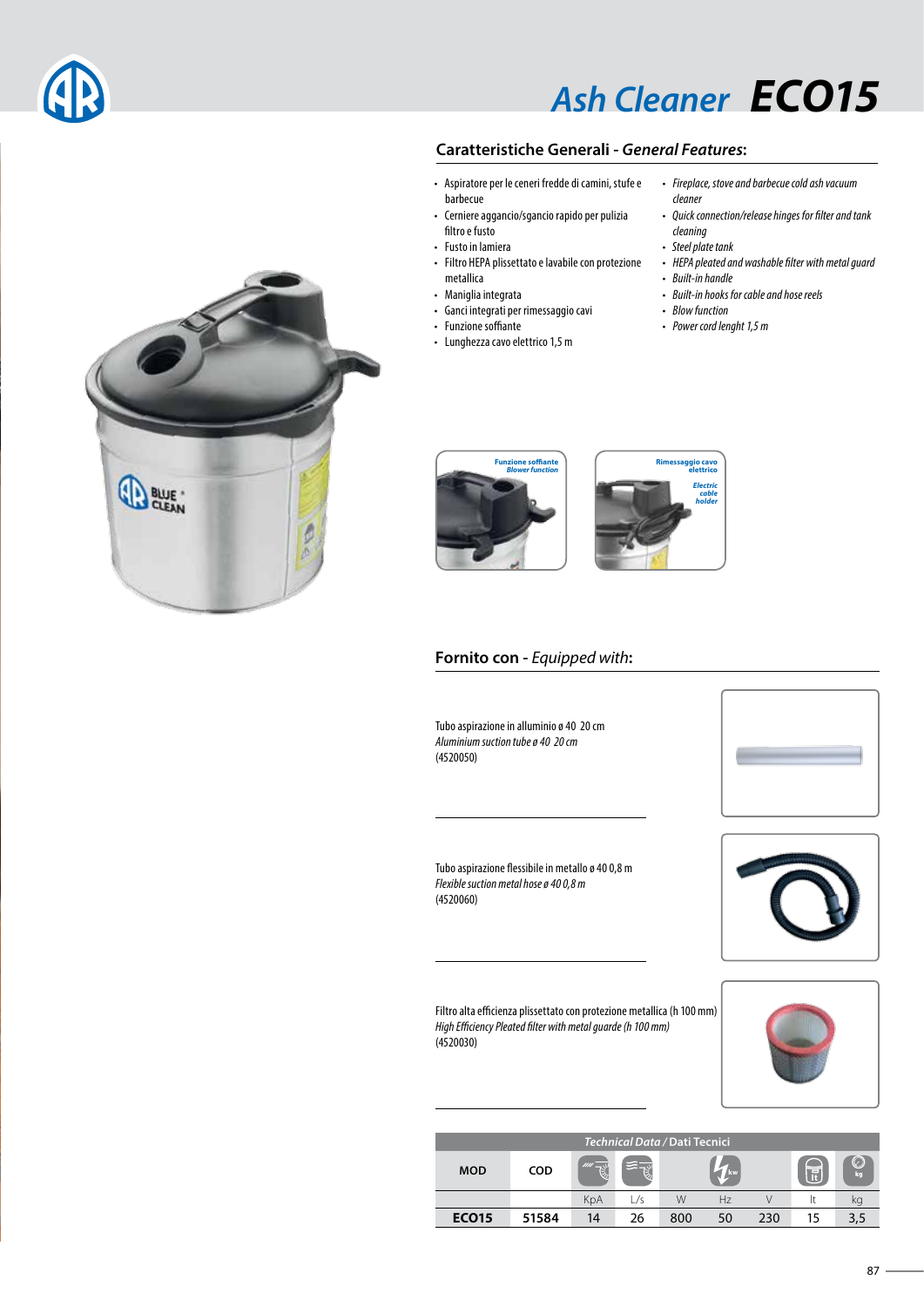

# *Ash Cleaner MID20*

### **Caratteristiche Generali -** *General Features***:**

- Aspiratore per le ceneri fredde di camini, stufe e barbecue
- Cerniere aggancio/sgancio rapido per pulizia filtro e fusto
- Fusto in lamiera
- Filtro HEPA plissettato e lavabile con protezione metallica
- Maniglia integrata
- Ganci integrati per rimessaggio cavi
- Funzione soffiante
- Lunghezza cavo elettrico 2,5 m
- *Fireplace, stove and barbecue cold ash vacuum cleaner*
- *Quick connection/release hinges for filter and tank*
- *cleaning* • *Steel plate tank*
- *HEPA pleated and washable filter with metal guard*
- *Built-in handle*
- *Built-in hooks for cable and hose reels*
- *Blow function*
- *Power cord lenght 2,5 m*





#### **Fornito con -** *Equipped with***:**

Tubo aspirazione in alluminio ø 40 20 cm *Aluminium suction tube ø 40 20 cm* (4520050)



Tubo aspirazione flessibile in metallo ø 40 1 m *Flexible suction metal hose ø 40 1 m* (4520040)

Filtro alta efficienza plissettato con protezione metallica (h 100 mm) *High Efficiency Pleated filter with metal guarde (h 100 mm)* (4520020)



| Technical Data / Dati Tecnici |            |     |     |     |                |     |    |          |  |  |
|-------------------------------|------------|-----|-----|-----|----------------|-----|----|----------|--|--|
| <b>MOD</b>                    | <b>COD</b> | III |     |     | / kw           |     | ≔  | U)<br>kg |  |  |
|                               |            | KpA | L/s | W   | H <sub>7</sub> |     |    | кq       |  |  |
| <b>MID20</b>                  | 51583      | 15  | 28  | 900 | 50             | 230 | 20 |          |  |  |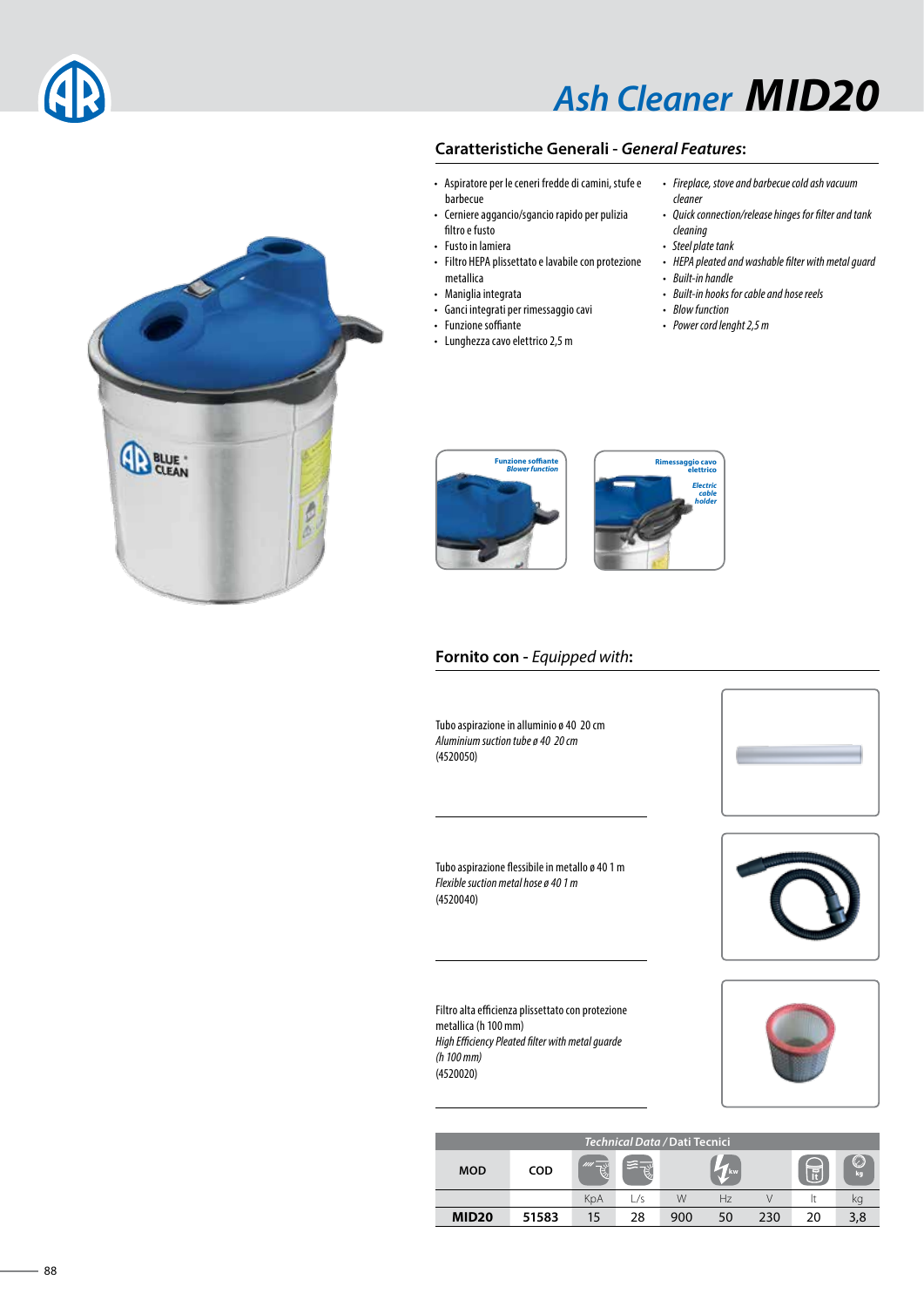

# *Ash Cleaner TOP20*

## **Caratteristiche Generali -** *General Features***:**

- Aspiratore per le ceneri fredde di camini, stufe e barbecue
- Cerniere aggancio/sgancio rapido per pulizia filtro e fusto
- Fusto in lamiera
- Filtro HEPA plissettato e lavabile con protezione metallica
- Maniglia ergonomica integrata
- Ganci integrati per rimessaggio cavi
- Scuotifiltro
- Lunghezza cavo elettrico 2,5 m
- *Fireplace, stove and barbecue cold ash vacuum cleaner*
- *Quick connection/release hinges for filter and tank*
- *cleaning* • *Steel plate tank*
- *HEPA pleated and washable filter with metal guard*
- *Built-in ergonomic handle*

<mark>ggio cav</mark>e<br>Plettrico *Electric cable holder*

- *Built-in hooks for cable and hose reels*
- *Filter shaker*
	- *Power cord lenght 2,5 m*





#### **Fornito con -** *Equipped with***:**

Tubo aspirazione in alluminio ø 40 20 cm *Aluminium suction tube ø 40 20 cm* (4520050)



Tubo aspirazione flessibile in metallo ø 40 1 m *Flexible suction metal hose ø 40 1 m* (4520040)

Filtro alta efficienza plissettato con protezione metallica (h 120 mm) *High Efficiency Pleated filter with metal guarde (h 120 mm)* (4520020)



| Technical Data / Dati Tecnici |            |      |     |     |      |     |    |          |  |  |
|-------------------------------|------------|------|-----|-----|------|-----|----|----------|--|--|
| <b>MOD</b>                    | <b>COD</b> | IIII |     |     | / kw |     | ≂  | U.<br>ka |  |  |
|                               |            | KpA  | _/s | W   | Hz   |     |    | кg       |  |  |
| <b>TOP20</b>                  | 51582      | 15   | 28  | 900 | 50   | 230 | 20 |          |  |  |